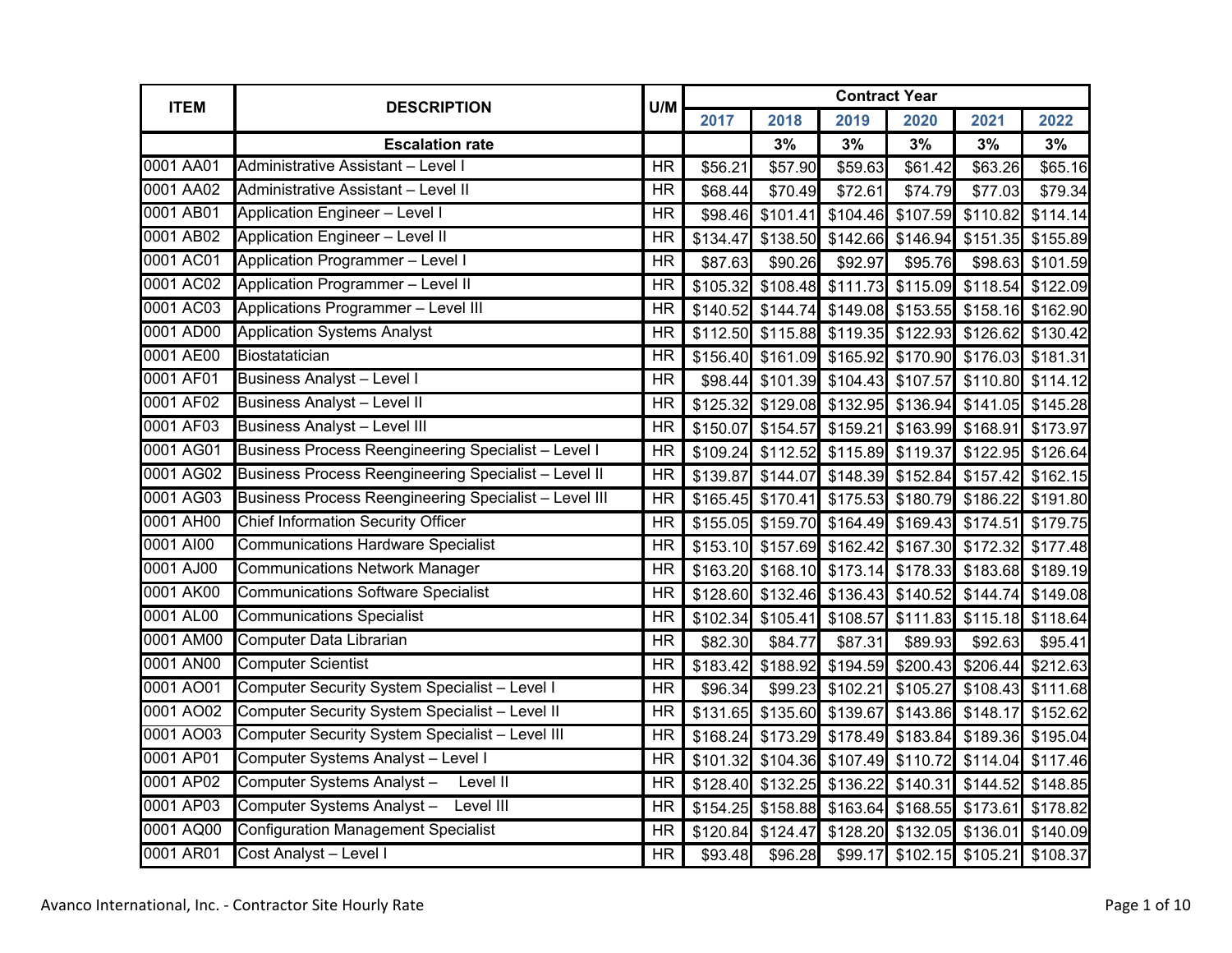| <b>ITEM</b> | <b>DESCRIPTION</b>                            | U/M                      | <b>Contract Year</b> |                                                       |          |                     |          |                   |  |  |
|-------------|-----------------------------------------------|--------------------------|----------------------|-------------------------------------------------------|----------|---------------------|----------|-------------------|--|--|
|             |                                               |                          | 2017                 | 2018                                                  | 2019     | 2020                | 2021     | 2022              |  |  |
| 0001 AR02   | Cost Analyst - Level II                       | <b>HR</b>                | \$115.41             | \$118.87                                              |          | \$122.44 \$126.11   | \$129.89 | \$133.79          |  |  |
| 0001 AS00   | Data Entry Clerk                              | <b>HR</b>                | \$46.30              | \$47.69                                               | \$49.12  | \$50.59             | \$52.11  | \$53.67           |  |  |
| 0001 AT00   | <b>Data Security Specialist</b>               | <b>HR</b>                |                      | \$125.45 \$129.21                                     |          | \$133.09 \$137.08   |          | \$141.20 \$145.43 |  |  |
| 0001 AU00   | <b>Data Standardization Specialist</b>        | <b>HR</b>                | \$135.16             | \$139.21                                              |          | \$143.39 \$147.69   | \$152.12 | \$156.69          |  |  |
| 0001 AV00   | Database Administrator                        | <b>HR</b>                |                      | \$145.26 \$149.62                                     | \$154.11 | \$158.73            | \$163.49 | \$168.40          |  |  |
| 0001 AW01   | Database Management Specialist - Level I      | <b>HR</b>                |                      | \$105.39 \$108.55 \$111.81 \$115.16 \$118.62 \$122.18 |          |                     |          |                   |  |  |
| 0001 AW02   | Database Management Specialist - Level II     | <b>HR</b>                |                      | \$124.10 \$127.82                                     |          | \$131.66 \$135.61   |          | \$139.68 \$143.87 |  |  |
| 0001 AW03   | Database Management Specialist - Level III    | <b>HR</b>                | \$148.77             | \$153.23                                              | \$157.83 | \$162.56            | \$167.44 | \$172.47          |  |  |
| 0001 AX01   | Database Specialist - Level I                 | <b>HR</b>                | \$95.00              | \$97.85                                               |          | \$100.79 \$103.81   |          | \$106.92 \$110.13 |  |  |
| 0001 AX02   | Database Specialist - Level II                | <b>HR</b>                |                      | \$115.25 \$118.71                                     | \$122.27 | \$125.94            | \$129.71 | \$133.61          |  |  |
| 0001 AX03   | Database Specialist - Level III               | <b>HR</b>                |                      | \$145.30 \$149.66                                     |          | \$154.15 \$158.77   | \$163.54 | \$168.44          |  |  |
| 0001 AY00   | Data Warehousing Administrator                | <b>HR</b>                |                      | $$140.13$ $$144.33$ $$148.66$ $$153.12$               |          |                     | \$157.72 | \$162.45          |  |  |
| 0001 AZ00   | Data Warehouse Analyst                        | <b>HR</b>                |                      | \$128.34 \$132.19 \$136.16 \$140.24                   |          |                     |          | \$144.45 \$148.78 |  |  |
| 0001 BA00   | Data Warehouse Programmer                     | <b>HR</b>                |                      | \$118.65 \$122.21                                     |          | \$125.88 \$129.65   |          | \$133.54 \$137.55 |  |  |
| 0001 BB00   | <b>Disaster Recovery Specialist</b>           | <b>HR</b>                | \$128.72             | \$132.58                                              |          | \$136.56 \$140.66   |          | \$144.88 \$149.22 |  |  |
| 0001 BC01   | Document Control Specialist - Level I         | $\overline{\mathsf{HR}}$ | \$81.01              | \$83.44                                               | \$85.94  | \$88.52             | \$91.18  | \$93.91           |  |  |
| 0001BC02    | Document Control Specialist - Level II        | <b>HR</b>                | \$101.81             | \$104.86                                              |          | \$108.01 \$111.25   |          | \$114.59 \$118.03 |  |  |
| 0001BC03    | Document Control Specialist - Level III       | <b>HR</b>                |                      | \$137.65 \$141.78                                     | \$146.03 | \$150.41            | \$154.93 | \$159.57          |  |  |
| 0001 BD01   | Document Support Specialist - Level I         | <b>HR</b>                | \$58.45              | \$60.20                                               | \$62.01  | \$63.87             | \$65.79  | \$67.76           |  |  |
| 0001 BD02   | Document Support Specialist - Level II        | <b>HR</b>                | \$68.74              | \$70.80                                               | \$72.93  | \$75.11             | \$77.37  | \$79.69           |  |  |
| 0001 BE00   | <b>Duplicating Machine Operator</b>           | <b>HR</b>                | \$52.27              | \$53.84                                               | \$55.45  | \$57.12             | \$58.83  | \$60.60           |  |  |
| 0001 BF00   | Electronic Data Interchange (EDI) Specialist  | <b>HR</b>                | \$124.63             | \$128.37                                              | \$132.22 | \$136.19            | \$140.27 | $\sqrt{$144.48}$  |  |  |
| 0001 BG00   | <b>Electronic Meeting Technographer</b>       | <b>HR</b>                | \$70.45              | \$72.56                                               | \$74.74  | \$76.98             | \$79.29  | \$81.67           |  |  |
| 0001 BH00   | Enterprise Resource Planning (ERP) Specialist | <b>HR</b>                | \$152.34             | \$156.91                                              |          | \$161.62 \$166.47   | \$171.46 | \$176.60          |  |  |
| 0001 BI00   | Facilitator                                   | <b>HR</b>                | \$91.15              | \$93.88                                               | \$96.70  | \$99.60             | \$102.59 | \$105.67          |  |  |
| 0001 BJ00   | Financial Analyst-IT                          | <b>HR</b>                |                      | \$121.19 \$124.83                                     | \$128.57 | \$132.43            |          | \$136.40 \$140.49 |  |  |
| 0001 BK01   | <b>Functional Analyst - Level I</b>           | <b>HR</b>                | \$105.34             | \$108.50                                              |          | $$111.76$ $$115.11$ |          | \$118.56 \$122.12 |  |  |
| 0001 BK02   | Functional Analyst - Level II                 | <b>HR</b>                |                      | \$128.45 \$132.30                                     | \$136.27 | \$140.36            | \$144.57 | \$148.91          |  |  |
| 0001 BL01   | <b>General Clerk - Level I</b>                | <b>HR</b>                | \$49.85              | \$51.35                                               | \$52.89  | \$54.47             | \$56.11  | \$57.79           |  |  |
| 0001 BL02   | General Clerk - Level II                      | <b>HR</b>                | \$56.05              | \$57.73                                               | \$59.46  | \$61.25             | \$63.08  | \$64.98           |  |  |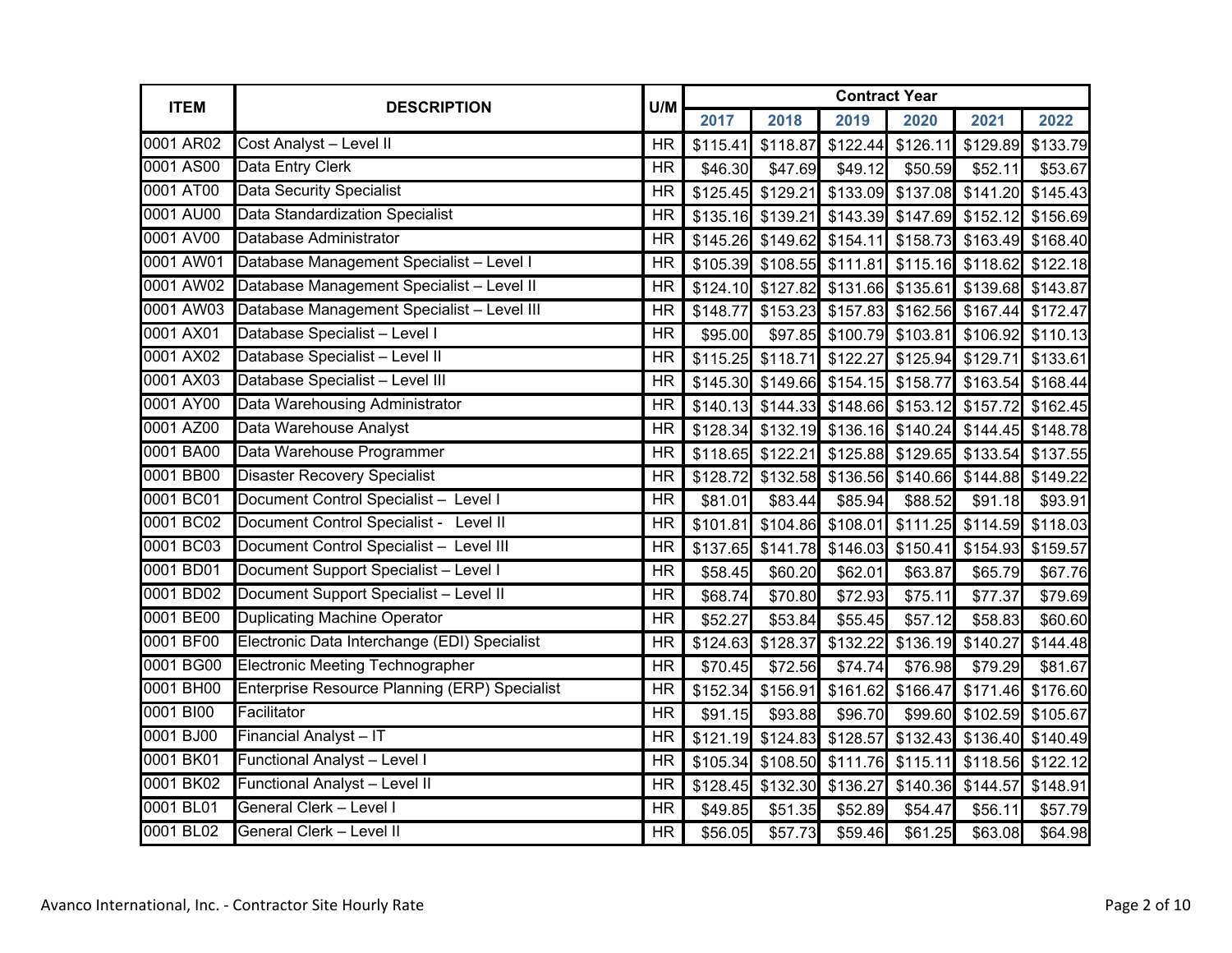| <b>ITEM</b> | <b>DESCRIPTION</b>                             | U/M       |          |                            | <b>Contract Year</b>                |                                     |          |                            |
|-------------|------------------------------------------------|-----------|----------|----------------------------|-------------------------------------|-------------------------------------|----------|----------------------------|
|             |                                                |           | 2017     | 2018                       | 2019                                | 2020                                | 2021     | 2022                       |
| 0001 BL03   | General Clerk - Level III                      | <b>HR</b> | \$66.14  | \$68.12                    | \$70.17                             | \$72.27                             | \$74.44  | \$76.67                    |
| 0001 BM00   | Geographic Information System (GIS) Specialist | <b>HR</b> | \$119.48 | \$123.06                   | \$126.76                            | \$130.56                            | \$134.48 | \$138.51                   |
| 0001 BN00   | <b>Graphical User Interface Designer</b>       | <b>HR</b> | \$115.45 | \$118.91                   | \$122.48                            | \$126.16                            | \$129.94 | \$133.84                   |
| 0001 BO00   | <b>Graphics Specialist</b>                     | <b>HR</b> |          | \$118.14 \$121.68          | \$125.33                            | \$129.09                            | \$132.97 | \$136.96                   |
| 0001 BP00   | Hardware Draftsman                             | <b>HR</b> | \$74.34  | \$76.57                    | \$78.87                             | \$81.23                             | \$83.67  | \$86.18                    |
| 0001 BQ01   | Hardware Installation Technician - Level I     | <b>HR</b> | \$81.00  | \$83.43                    | \$85.93                             | \$88.51                             | \$91.17  | \$93.90                    |
| 0001 BQ02   | Hardware Installation Technician - Level II    | <b>HR</b> | \$93.48  | \$96.28                    | \$99.17                             | \$102.15                            | \$105.21 | \$108.37                   |
| 0001 BR00   | Hardware Specialist - Information Technology   | <b>HR</b> | \$148.37 | \$152.82                   | \$157.41                            | \$162.13                            | \$166.99 | \$172.00                   |
| 0001 BS00   | <b>Help Desk Manager</b>                       | <b>HR</b> |          | $$115.56$ $$119.03$        |                                     | \$122.60 \$126.28                   |          | \$130.06 \$133.97          |
| 0001 BT00   | <b>Help Desk Specialist</b>                    | <b>HR</b> | \$85.93  | \$88.51                    | \$91.16                             | \$93.90                             | \$96.71  | \$99.62                    |
| 0001 BU01   | Imaging Specialist/Technician - Level I        | <b>HR</b> |          | \$102.35 \$105.42          | \$108.58                            | \$111.84                            | \$115.20 | \$118.65                   |
| 0001 BU02   | Imaging Specialist/Technician - Level II       | <b>HR</b> |          | \$138.16 \$142.30 \$146.57 |                                     |                                     |          | \$150.97 \$155.50 \$160.17 |
| 0001 BU03   | Imaging Specialist/Technician - Level III      | <b>HR</b> |          | \$156.18 \$160.87          | \$165.69                            | \$170.66                            |          | \$175.78 \$181.06          |
| 0001 BV00   | Informatic Specialist/Bioinformatician         | <b>HR</b> |          | \$167.15 \$172.16          | \$177.33                            | \$182.65                            | \$188.13 | \$193.77                   |
| 0001 BW01   | Information Engineer - Level I                 | <b>HR</b> |          | \$97.64 \$100.57           |                                     | \$103.59 \$106.69                   |          | \$109.89 \$113.19          |
| 0001 BW02   | Information Engineer - Level II                | <b>HR</b> |          | \$128.32 \$132.17          | $\sqrt{$136.13}$                    |                                     |          | \$140.22 \$144.43 \$148.76 |
| 0001 BX00   | Information Resource Management Analyst        | <b>HR</b> |          | \$101.33 \$104.37          | \$107.50                            | \$110.73                            |          | \$114.05 \$117.47          |
| 0001 BY00   | <b>Information Systems Training Specialist</b> | <b>HR</b> |          | \$115.85 \$119.33          | \$122.91                            | \$126.59                            |          | \$130.39 \$134.30          |
| 0001 BZ00   | <b>IT Policy/Legislative Specialist</b>        | <b>HR</b> |          | \$155.00 \$159.65          | \$164.44                            | \$169.37                            |          | \$174.45 \$179.69          |
| 0001 CA00   | <b>IT Strategic/Capital Planner</b>            | <b>HR</b> |          | \$167.84 \$172.88          | \$178.06                            | \$183.40                            | \$188.91 | \$194.57                   |
| 0001 CB00   | Knowledge Management Specialist                | <b>HR</b> |          | \$135.45 \$139.51          | \$143.70                            | \$148.01                            | \$152.45 | \$157.02                   |
| 0001 CC00   | Librarian                                      | <b>HR</b> |          |                            | \$105.63 \$108.80 \$112.06 \$115.42 |                                     | \$118.89 | \$122.45                   |
| 0001 CD00   | Librarian Technician                           | <b>HR</b> | \$67.19  | \$69.21                    | \$71.28                             | \$73.42                             | \$75.62  | \$77.89                    |
| 0001 CE00   | Medical Billing/Account Management Specialist  | <b>HR</b> | \$88.45  | \$91.10                    | \$93.84                             | \$96.65                             | \$99.55  | \$102.54                   |
| 0001 CF00   | <b>Modeling and Simulation Specialist</b>      | <b>HR</b> | \$148.84 | \$153.31                   | \$157.90                            | \$162.64                            | \$167.52 | \$172.55                   |
| 0001 CG00   | <b>Network Administrator</b>                   | <b>HR</b> | \$128.45 | \$132.30                   | \$136.27                            | \$140.36                            | \$144.57 | \$148.91                   |
| 0001 CH00   | <b>Network Draftsman</b>                       | <b>HR</b> | \$93.42  | \$96.22                    | \$99.11                             | \$102.08                            | \$105.15 | \$108.30                   |
| 0001 CI01   | Network Installation Technician - Level I      | <b>HR</b> | \$86.23  | \$88.82                    | \$91.48                             | \$94.23                             | \$97.05  | \$99.96                    |
| 0001 CI02   | Network Installation Technician - Level II     | <b>HR</b> | \$124.60 | \$128.34                   |                                     | \$132.19 \$136.15                   | \$140.24 | \$144.45                   |
| 0001 CJ00   | <b>Network Support Technician</b>              | <b>HR</b> |          | \$105.94 \$109.12          |                                     | \$112.39 \$115.76 \$119.24 \$122.81 |          |                            |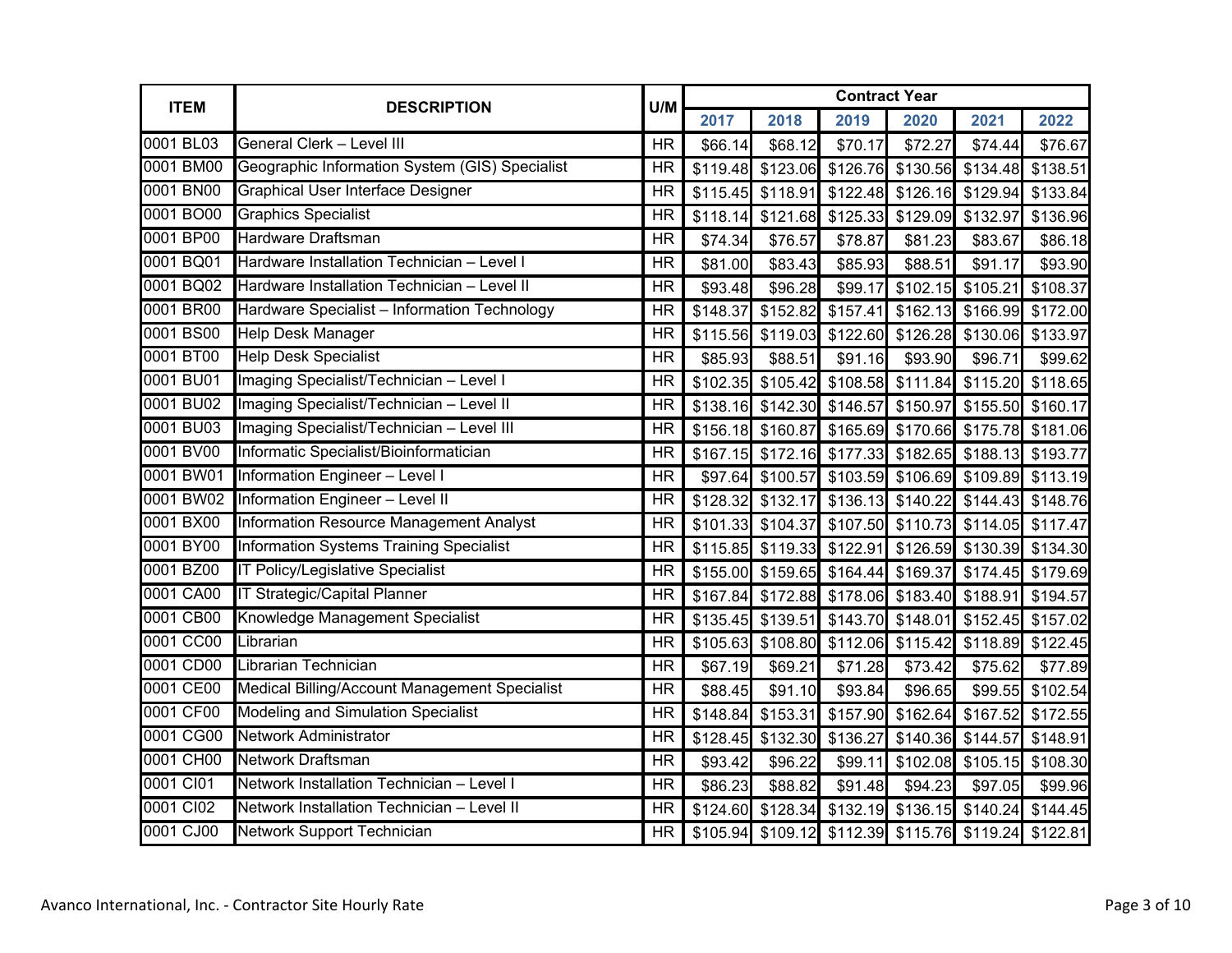| <b>ITEM</b> | <b>DESCRIPTION</b>                       | U/M       |          |                                                       | <b>Contract Year</b> |                                     |          |                            |
|-------------|------------------------------------------|-----------|----------|-------------------------------------------------------|----------------------|-------------------------------------|----------|----------------------------|
|             |                                          |           | 2017     | 2018                                                  | 2019                 | 2020                                | 2021     | 2022                       |
| 0001 CK00   | <b>Operations Manager</b>                | <b>HR</b> |          | \$127.88 \$131.72                                     | \$135.67             | \$139.74                            | \$143.93 | \$148.25                   |
| 0001 CL00   | <b>Procurement Product Specialist</b>    | <b>HR</b> |          | \$102.40 \$105.47                                     | \$108.64             | \$111.90                            | \$115.25 | \$118.71                   |
| 0001 CM00   | <b>Program Administration Specialist</b> | <b>HR</b> | \$112.51 | \$115.89                                              |                      | \$119.36 \$122.94                   | \$126.63 | \$130.43                   |
| 0001 CN00   | <b>Program Analyst</b>                   | <b>HR</b> |          | \$135.28 \$139.34                                     | \$143.52             | \$147.82                            | \$152.26 | \$156.83                   |
| 0001 CO00   | Program Manager                          | <b>HR</b> |          | \$188.34 \$193.99                                     | \$199.81             | \$205.80                            | \$211.98 | \$218.34                   |
| 0001 CP00   | <b>Project Control Specialist</b>        | <b>HR</b> |          | \$142.63 \$146.91                                     | \$151.32             | \$155.86                            | \$160.53 | \$165.35                   |
| 0001 CQ00   | <b>Project Leader</b>                    | <b>HR</b> |          | \$137.28 \$141.40                                     | \$145.64             | \$150.01                            | \$154.51 | \$159.15                   |
| 0001 CR01   | Project Manager - Level I                | <b>HR</b> | \$145.97 | \$150.35                                              | \$154.86             | \$159.51                            | \$164.29 | \$169.22                   |
| 0001 CR02   | Project Manager - Level II               | <b>HR</b> |          | $$166.15$ $$171.13$                                   | \$176.27             | \$181.56                            | \$187.00 | \$192.61                   |
| 0001 CR03   | Project Manager - Level III              | <b>HR</b> |          | \$182.18 \$187.65                                     | \$193.27             | \$199.07                            | \$205.05 | \$211.20                   |
| 0001 CS00   | <b>Public Health Analyst</b>             | <b>HR</b> | \$118.11 | \$121.65                                              | \$125.30             | \$129.06                            | \$132.93 | \$136.92                   |
| 0001 CT00   | <b>Quality Assurance Analyst</b>         | <b>HR</b> |          | \$128.42 \$132.27                                     | \$136.24             | \$140.33                            | \$144.54 | \$148.87                   |
| 0001 CU00   | <b>Quality Assurance Manager</b>         | <b>HR</b> |          | \$152.07 \$156.63                                     | \$161.33             | \$166.17                            |          | \$171.16 \$176.29          |
| 0001 CV00   | <b>Quality Assurance Specialist</b>      | <b>HR</b> | \$155.87 | \$160.55                                              | \$165.36             | \$170.32                            | \$175.43 | \$180.70                   |
| 0001 CW00   | <b>Records Management Specialist</b>     | <b>HR</b> | \$103.37 | \$106.47                                              | \$109.67             | \$112.96                            | \$116.34 | \$119.83                   |
| 0001 CX00   | <b>Scanner Operator</b>                  | <b>HR</b> | \$48.65  | \$50.11                                               | \$51.61              | \$53.16                             | \$54.76  | \$56.40                    |
| 0001 CY00   | Scientific Data Analyst                  | <b>HR</b> | \$123.19 | \$126.89                                              | \$130.69             | \$134.61                            | \$138.65 | \$142.81                   |
| 0001 CZ01   | Subject Matter Expert - Level I          | <b>HR</b> |          | \$115.54 \$119.01                                     |                      | \$122.58 \$126.25 \$130.04          |          | \$133.94                   |
| 0001 CZ02   | Subject Matter Expert - Level II         | <b>HR</b> |          | \$134.25 \$138.28                                     | \$142.43             | \$146.70                            | \$151.10 | \$155.63                   |
| 0001 CZ03   | Subject Matter Expert - Level III        | <b>HR</b> | \$178.80 | \$184.16                                              | \$189.69             | \$195.38                            | \$201.24 | \$207.28                   |
| 0001 DA01   | System Administrator - Level I           | <b>HR</b> |          | \$108.14 \$111.38                                     |                      | \$114.73 \$118.17                   | \$121.71 | \$125.36                   |
| 0001 DA02   | System Administrator - Level II          | <b>HR</b> |          | \$126.40 \$130.19                                     |                      | \$134.10 \$138.12 \$142.26          |          | \$146.53                   |
| 0001 DA03   | System Administrator - Level III         | <b>HR</b> |          | \$154.56 \$159.20                                     | \$163.97             | \$168.89                            | \$173.96 | \$179.18                   |
| 0001 DB01   | Systems Architect - Level I              | <b>HR</b> |          | \$128.18 \$132.03 \$135.99                            |                      | \$140.07 \$144.27                   |          | \$148.60                   |
| 0001 DB02   | Systems Architect - Level II             | <b>HR</b> |          | \$153.85 \$158.47                                     | \$163.22             |                                     |          | \$168.12 \$173.16 \$178.35 |
| 0001 DC01   | Systems Engineer - Level I               | <b>HR</b> |          | \$99.16 \$102.13                                      | \$105.20             | \$108.35                            | \$111.61 | \$114.95                   |
| 0001 DC02   | Systems Engineer - Level II              | <b>HR</b> |          | \$123.62 \$127.33 \$131.15 \$135.08 \$139.14 \$143.31 |                      |                                     |          |                            |
| 0001 DC03   | Systems Engineer - Level III             | <b>HR</b> |          | \$162.93 \$167.82                                     |                      | \$172.85 \$178.04 \$183.38 \$188.88 |          |                            |
| 0001 DD00   | <b>System Operator</b>                   | <b>HR</b> |          | \$101.14 \$104.17                                     |                      | $$107.30$ $$110.52$ $$113.83$       |          | \$117.25                   |
| 0001 DE00   | <b>System Programmer</b>                 | <b>HR</b> |          | \$118.09 \$121.63 \$125.28 \$129.04 \$132.91 \$136.90 |                      |                                     |          |                            |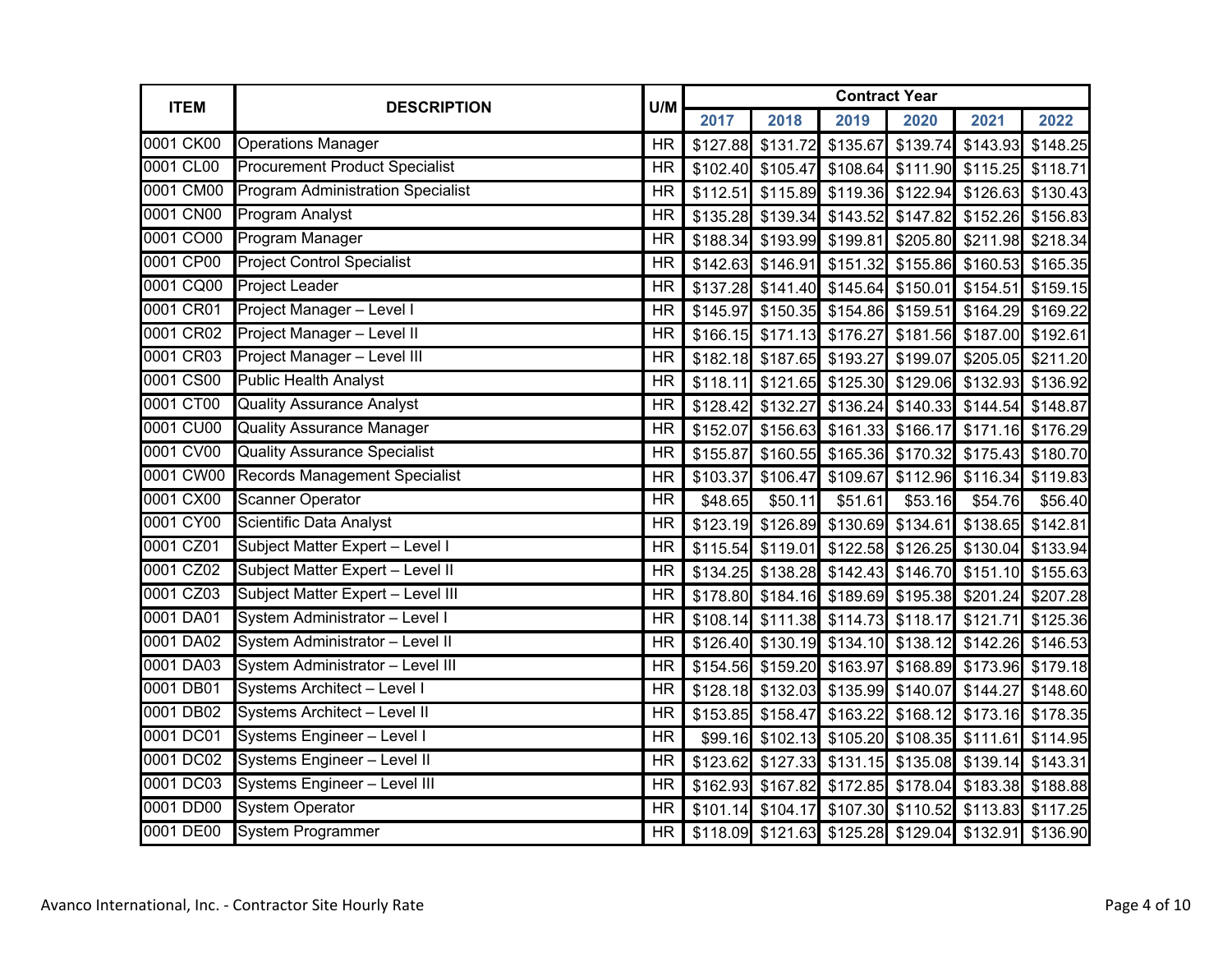| <b>ITEM</b> | <b>DESCRIPTION</b>                       | U/M       | <b>Contract Year</b> |                                                       |                   |                                     |                   |                            |  |
|-------------|------------------------------------------|-----------|----------------------|-------------------------------------------------------|-------------------|-------------------------------------|-------------------|----------------------------|--|
|             |                                          |           | 2017                 | 2018                                                  | 2019              | 2020                                | 2021              | 2022                       |  |
| 0001 DF01   | Technical Writer/Editor - Level I        | <b>HR</b> | \$79.16              | \$81.53                                               | \$83.98           | \$86.50                             | \$89.10           | \$91.77                    |  |
| 0001 DF02   | Technical Writer/Editor - Level II       | HR        | \$95.62              | \$98.49                                               | \$101.44          | \$104.49                            | \$107.62          | \$110.85                   |  |
| 0001 DF03   | Technical Writer/Editor - Level III      | HR.       | \$118.88             | \$122.45                                              | \$126.12          | \$129.90                            | \$133.80          | \$137.81                   |  |
| 0001 DG01   | Telecommunications Engineer - Level I    | <b>HR</b> | \$92.27              | \$95.04                                               | \$97.89           | \$100.83                            | \$103.85          | \$106.97                   |  |
| 0001DG02    | Telecommunications Engineer - Level II   | HR.       | \$109.63             | \$112.92                                              | \$116.31          | \$119.80                            | \$123.39          | \$127.09                   |  |
| 0001 DH01   | Telecommunications Specialist - Level I  | HR.       | \$69.15              | \$71.22                                               | \$73.36           | \$75.56                             | \$77.83           | \$80.16                    |  |
| 0001 DH02   | Telecommunications Specialist - Level II | HR.       | \$88.43              | \$91.08                                               | \$93.82           | \$96.63                             | \$99.53           | \$102.51                   |  |
| 0001 DI00   | <b>Test Engineer</b>                     | <b>HR</b> | \$121.89             | \$125.55                                              | \$129.31          | \$133.19                            |                   | \$137.19 \$141.30          |  |
| 0001 DJ00   | <b>Training Manager</b>                  | HR.       | \$142.96             | \$147.25                                              | \$151.67          | \$156.22                            |                   | \$160.90 \$165.73          |  |
| 0001 DK01   | <b>Training Specialist - Level I</b>     | <b>HR</b> | \$82.16              | \$84.62                                               | \$87.16           | \$89.78                             | \$92.47           | \$95.25                    |  |
| 0001 DK02   | <b>Training Specialist - Level II</b>    | HR.       | \$103.41             | \$106.51                                              | \$109.71          |                                     |                   | \$113.00 \$116.39 \$119.88 |  |
| 0001 DL00   | <b>Web Content Administrator</b>         | <b>HR</b> | \$126.81             | \$130.61                                              |                   | \$134.53 \$138.57 \$142.73 \$147.01 |                   |                            |  |
| 0001 DM00   | <b>Web Designer</b>                      | <b>HR</b> |                      | $$125.34$ $$129.10$ $$132.97$                         |                   |                                     | \$136.96 \$141.07 | \$145.30                   |  |
| 0001 DN00   | Web Project Manager                      | <b>HR</b> |                      | \$132.80 \$136.78 \$140.89                            |                   | \$145.11                            | \$149.47          | \$153.95                   |  |
| 0001 DO00   | <b>Web Software Developer</b>            | <b>HR</b> | \$122.87             |                                                       | \$126.56 \$130.35 |                                     |                   | \$134.26 \$138.29 \$142.44 |  |
| 0001 DP00   | Webmaster                                | HR        | \$130.85             |                                                       | \$134.78 \$138.82 |                                     | \$142.98 \$147.27 | \$151.69                   |  |
| 0001 DQ00   | Wide Area Network Administrator          | HR        |                      | \$128.32 \$132.17 \$136.13 \$140.22 \$144.43 \$148.76 |                   |                                     |                   |                            |  |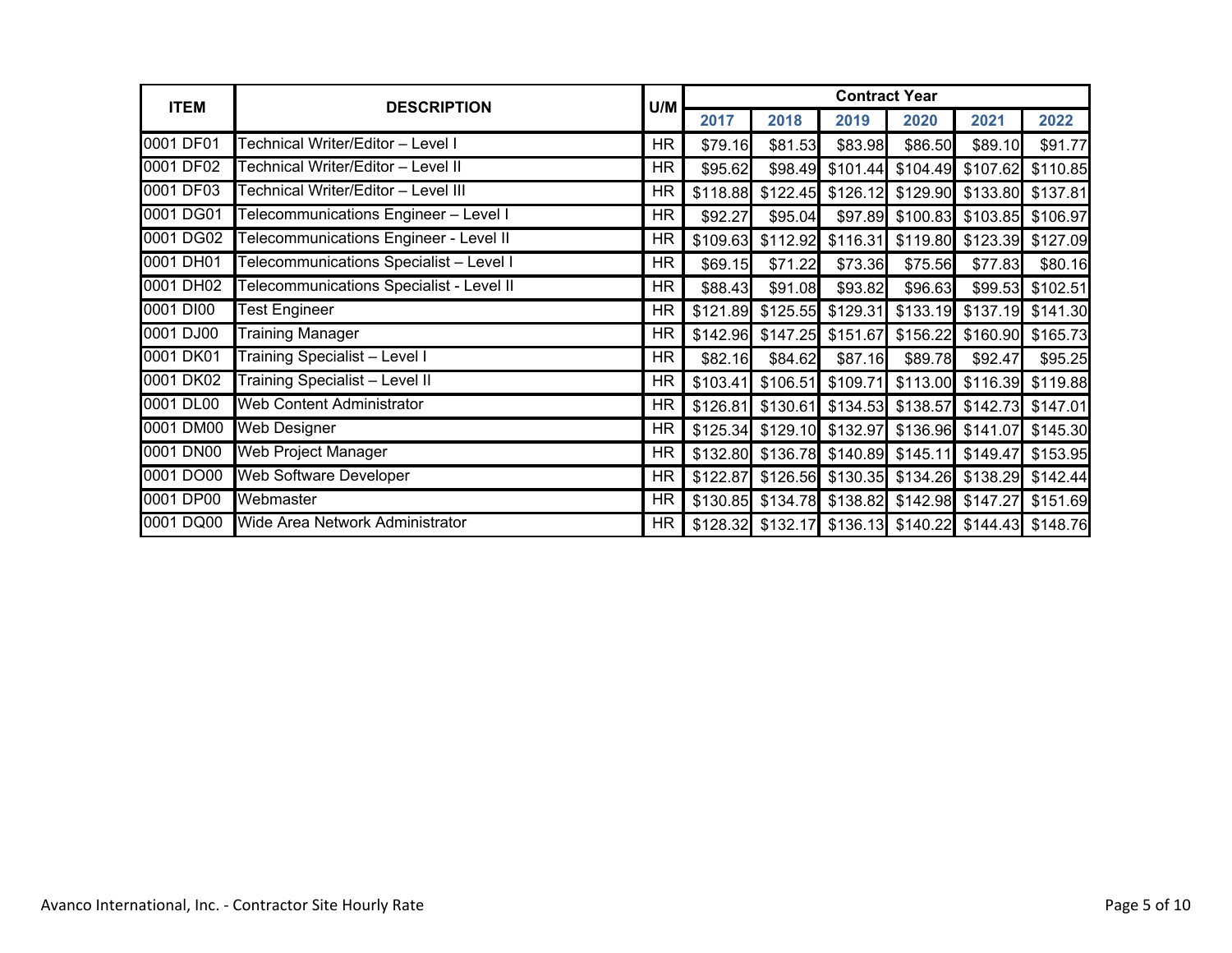| <b>ITEM</b> | <b>DESCRIPTION</b>                                           | U/M                    | <b>Contract Year</b> |          |          |          |          |          |  |  |
|-------------|--------------------------------------------------------------|------------------------|----------------------|----------|----------|----------|----------|----------|--|--|
|             |                                                              |                        | 2017                 | 2018     | 2019     | 2020     | 2021     | 2022     |  |  |
|             | <b>Escalation rate</b>                                       |                        |                      | 3%       | 3%       | 3%       | 3%       | 3%       |  |  |
| 0002 AA01   | <b>Administrative Assistant - Level I</b>                    | <b>HR</b>              | \$46.94              | \$48.35  | \$49.80  | \$51.29  | \$52.83  | \$54.42  |  |  |
| 0002 AA02   | <b>Administrative Assistant - Level II</b>                   | <b>HR</b>              | \$57.15              | \$58.86  | \$60.63  | \$62.45  | \$64.32  | \$66.25  |  |  |
| 0002 AB01   | <b>Application Engineer - Level I</b>                        | <b>HR</b>              | \$82.21              | \$84.68  | \$87.22  | \$89.83  | \$92.53  | \$95.30  |  |  |
| 0002 AB02   | <b>Application Engineer - Level II</b>                       | <b>HR</b>              | \$112.28             | \$115.65 | \$119.12 | \$122.69 | \$126.37 | \$130.16 |  |  |
| 0002 AC01   | <b>Application Programmer - Level I</b>                      | <b>HR</b>              | \$73.17              | \$75.37  | \$77.63  | \$79.95  | \$82.35  | \$84.82  |  |  |
| 0002 AC02   | <b>Application Programmer - Level II</b>                     | <b>HR</b>              | \$87.94              | \$90.58  | \$93.30  | \$96.09  | \$98.98  | \$101.95 |  |  |
| 0002 AC03   | <b>Applications Programmer - Level III</b>                   | <b>HR</b>              | \$117.33             | \$120.85 | \$124.48 | \$128.21 | \$132.06 | \$136.02 |  |  |
| 0002 AD00   | <b>Application Systems Analyst</b>                           | $\overline{\text{HR}}$ | \$93.94              | \$96.76  | \$99.66  | \$102.65 | \$105.73 | \$108.90 |  |  |
| 0002 AE00   | <b>Biostatatician</b>                                        | <b>HR</b>              | \$130.59             | \$134.51 | \$138.54 | \$142.70 | \$146.98 | \$151.39 |  |  |
| 0002 AF01   | <b>Business Analyst - Level I</b>                            | <b>HR</b>              | \$82.20              | \$84.67  | \$87.21  | \$89.82  | \$92.52  | \$95.29  |  |  |
| 0002 AF02   | <b>Business Analyst - Level II</b>                           | <b>HR</b>              | \$104.64             | \$107.78 | \$111.01 | \$114.34 | \$117.77 | \$121.31 |  |  |
| 0002 AF03   | <b>Business Analyst - Level III</b>                          | <b>HR</b>              | \$125.31             | \$129.07 | \$132.94 | \$136.93 | \$141.04 | \$145.27 |  |  |
| 0002 AG01   | <b>Business Process Reengineering Specialist - Level I</b>   | <b>HR</b>              | \$91.22              | \$93.96  | \$96.78  | \$99.68  | \$102.67 | \$105.75 |  |  |
| 0002 AG02   | <b>Business Process Reengineering Specialist - Level II</b>  | <b>HR</b>              | \$116.79             | \$120.29 | \$123.90 | \$127.62 | \$131.45 | \$135.39 |  |  |
| 0002 AG03   | <b>Business Process Reengineering Specialist - Level III</b> | <b>HR</b>              | \$138.15             | \$142.29 | \$146.56 | \$150.96 | \$155.49 | \$160.15 |  |  |
| 0002 AH00   | <b>Chief Information Security Officer</b>                    | <b>HR</b>              | \$129.47             | \$133.35 | \$137.35 | \$141.48 | \$145.72 | \$150.09 |  |  |
| 0002 AI00   | <b>Communications Hardware Specialist</b>                    | <b>HR</b>              | \$127.84             | \$131.68 | \$135.63 | \$139.69 | \$143.89 | \$148.20 |  |  |
| 0002 AJ00   | <b>Communications Network Manager</b>                        | <b>HR</b>              | \$136.27             | \$140.36 | \$144.57 | \$148.91 | \$153.37 | \$157.97 |  |  |
| 0002 AK00   | <b>Communications Software Specialist</b>                    | $\overline{\text{HR}}$ | \$107.38             | \$110.60 | \$113.92 | \$117.34 | \$120.86 | \$124.48 |  |  |
| 0002 AL00   | <b>Communications Specialist</b>                             | <b>HR</b>              | \$85.45              | \$88.01  | \$90.65  | \$93.37  | \$96.17  | \$99.06  |  |  |
| 0002 AM00   | <b>Computer Data Librarian</b>                               | $\overline{\text{HR}}$ | \$68.72              | \$70.78  | \$72.91  | \$75.09  | \$77.34  | \$79.67  |  |  |
| 0002 AN00   | <b>Computer Scientist</b>                                    | <b>HR</b>              | \$153.16             | \$157.75 | \$162.49 | \$167.36 | \$172.38 | \$177.55 |  |  |
| 0002 AO01   | <b>Computer Security System Specialist - Level I</b>         | $\overline{\text{HR}}$ | \$80.44              | \$82.85  | \$85.34  | \$87.90  | \$90.54  | \$93.25  |  |  |
| 0002 AO02   | Computer Security System Specialist - Level II               | <b>HR</b>              | \$109.93             | \$113.23 | \$116.62 | \$120.12 | \$123.73 | \$127.44 |  |  |
| 0002 AO03   | <b>Computer Security System Specialist - Level III</b>       | <b>HR</b>              | \$140.48             | \$144.69 | \$149.04 | \$153.51 | \$158.11 | \$162.85 |  |  |
| 0002 AP01   | <b>Computer Systems Analyst - Level I</b>                    | <b>HR</b>              | \$84.60              | \$87.14  | \$89.75  | \$92.44  | \$95.22  | \$98.07  |  |  |
| 0002 AP02   | Computer Systems Analyst-<br>Level II                        | $\overline{\text{HR}}$ | \$107.21             | \$110.43 | \$113.74 | \$117.15 | \$120.67 | \$124.29 |  |  |
| 0002 AP03   | Computer Systems Analyst - Level III                         | <b>HR</b>              | \$128.80             | \$132.66 | \$136.64 | \$140.74 | \$144.97 | \$149.31 |  |  |
| 0002 AQ00   | <b>Configuration Management Specialist</b>                   | <b>HR</b>              | \$100.90             | \$103.93 | \$107.04 | \$110.26 | \$113.56 | \$116.97 |  |  |
| 0002 AR01   | <b>Cost Analyst - Level I</b>                                | <b>HR</b>              | \$78.06              | \$80.40  | \$82.81  | \$85.30  | \$87.86  | \$90.49  |  |  |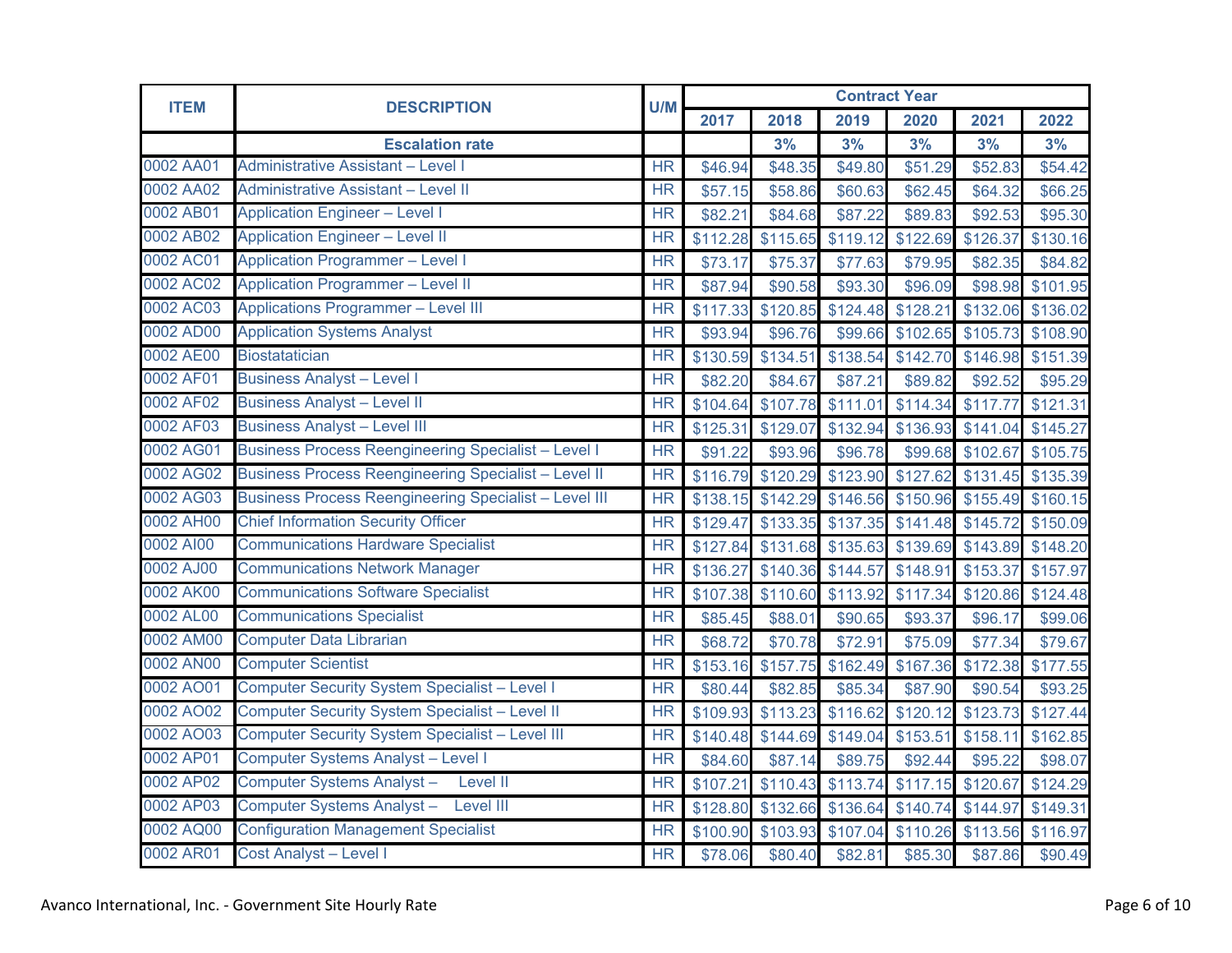| <b>ITEM</b> | <b>DESCRIPTION</b>                                   | U/M                    |          |          | <b>Contract Year</b> |          |          |                   |
|-------------|------------------------------------------------------|------------------------|----------|----------|----------------------|----------|----------|-------------------|
|             |                                                      |                        | 2017     | 2018     | 2019                 | 2020     | 2021     | 2022              |
| 0002 AR02   | <b>Cost Analyst - Level II</b>                       | <b>HR</b>              | \$96.37  | \$99.26  | \$102.24             | \$105.31 | \$108.47 | \$111.72          |
| 0002 AS00   | <b>Data Entry Clerk</b>                              | $\overline{\text{HR}}$ | \$38.66  | \$39.82  | \$41.01              | \$42.24  | \$43.51  | \$44.82           |
| 0002 AT00   | <b>Data Security Specialist</b>                      | <b>HR</b>              | \$104.75 | \$107.89 | \$111.13             | \$114.46 | \$117.90 | \$121.43          |
| 0002 AU00   | <b>Data Standardization Specialist</b>               | <b>HR</b>              | \$112.86 | \$116.25 | \$119.73             | \$123.33 | \$127.02 | \$130.84          |
| 0002 AV00   | <b>Database Administrator</b>                        | <b>HR</b>              | \$121.19 | \$124.83 | \$128.57             | \$132.43 | \$136.40 | \$140.49          |
| 0002 AW01   | Database Management Specialist - Level I             | <b>HR</b>              | \$88.00  | \$90.64  | \$93.36              | \$96.16  | \$99.04  | \$102.02          |
| 0002 AW02   | Database Management Specialist - Level II            | <b>HR</b>              | \$103.62 | \$106.73 | \$109.93             | \$113.23 | \$116.63 | \$120.12          |
| 0002 AW03   | Database Management Specialist - Level III           | <b>HR</b>              | \$124.22 | \$127.95 | \$131.78             | \$135.74 | \$139.81 | \$144.01          |
| 0002 AX01   | Database Specialist - Level I                        | <b>HR</b>              | \$79.33  | \$81.71  | \$84.16              | \$86.69  | \$89.29  | \$91.97           |
| 0002 AX02   | Database Specialist - Level II                       | <b>HR</b>              | \$96.23  | \$99.12  | \$102.09             | \$105.15 | \$108.31 | \$111.56          |
| 0002 AX03   | Database Specialist - Level III                      | <b>HR</b>              | \$121.33 | \$124.97 | \$128.72             | \$132.58 | \$136.56 | \$140.65          |
| 0002 AY00   | <b>Data Warehousing Administrator</b>                | <b>HR</b>              | \$117.01 | \$120.52 | \$124.14             | \$127.86 | \$131.70 | \$135.65          |
| 0002 AZ00   | Data Warehouse Analyst                               | <b>HR</b>              | \$107.16 | \$110.37 | \$113.69             | \$117.10 | \$120.61 | \$124.23          |
| 0002 BA00   | Data Warehouse Programmer                            | <b>HR</b>              | \$99.07  | \$102.04 | \$105.10             | \$108.26 |          | \$111.50 \$114.85 |
| 0002 BB00   | <b>Disaster Recovery Specialist</b>                  | <b>HR</b>              | \$107.48 | \$110.70 | \$114.03             | \$117.45 | \$120.97 | \$124.60          |
| 0002 BC01   | Document Control Specialist - Level I                | <b>HR</b>              | \$67.64  | \$69.67  | \$71.76              | \$73.91  | \$76.13  | \$78.41           |
| 0002 BC02   | Document Control Specialist - Level II               | <b>HR</b>              | \$85.01  | \$87.56  | \$90.19              | \$92.89  | \$95.68  | \$98.55           |
| 0002 BC03   | Document Control Specialist - Level III              | <b>HR</b>              | \$114.94 | \$118.39 | \$121.94             | \$125.60 | 5129.37  | \$133.25          |
| 0002 BD01   | Document Support Specialist - Level I                | $\overline{\text{HR}}$ | \$48.81  | \$50.27  | \$51.78              | \$53.34  | \$54.94  | \$56.58           |
| 0002 BD02   | <b>Document Support Specialist - Level II</b>        | <b>HR</b>              | \$57.40  | \$59.12  | \$60.90              | \$62.72  | \$64.60  | \$66.54           |
| 0002 BE00   | <b>Duplicating Machine Operator</b>                  | <b>HR</b>              | \$43.65  | \$44.96  | \$46.31              | \$47.70  | \$49.13  | \$50.60           |
| 0002 BF00   | Electronic Data Interchange (EDI) Specialist         | $\overline{\text{HR}}$ | \$104.07 | \$107.19 | \$110.41             | \$113.72 | \$117.13 | \$120.65          |
| 0002 BG00   | <b>Electronic Meeting Technographer</b>              | <b>HR</b>              | \$58.83  | \$60.59  | \$62.41              | \$64.29  | \$66.21  | \$68.20           |
| 0002 BH00   | <b>Enterprise Resource Planning (ERP) Specialist</b> | <b>HR</b>              | \$127.20 | \$131.02 | \$134.95             | \$138.99 | \$143.16 | \$147.46          |
| 0002 BI00   | Facilitator                                          | <b>HR</b>              | \$76.11  | \$78.39  | \$80.75              | \$83.17  | \$85.66  | \$88.23           |
| 0002 BJ00   | <b>Financial Analyst - IT</b>                        | <b>HR</b>              | \$101.19 | \$104.23 | \$107.35             | \$110.57 | \$113.89 | \$117.31          |
| 0002 BK01   | <b>Functional Analyst - Level I</b>                  | <b>HR</b>              | \$87.96  | \$90.60  | \$93.32              | \$96.12  | \$99.00  | \$101.97          |
| 0002 BK02   | <b>Functional Analyst - Level II</b>                 | <b>HR</b>              | \$107.26 | \$110.48 | \$113.79             | \$117.21 | \$120.72 | \$124.34          |
| 0002 BL01   | <b>General Clerk - Level I</b>                       | <b>HR</b>              | \$41.62  | \$42.87  | \$44.15              | \$45.48  | \$46.84  | \$48.25           |
| 0002 BL02   | <b>General Clerk - Level II</b>                      | <b>HR</b>              | \$46.80  | \$48.20  | \$49.65              | \$51.14  | \$52.67  | \$54.25           |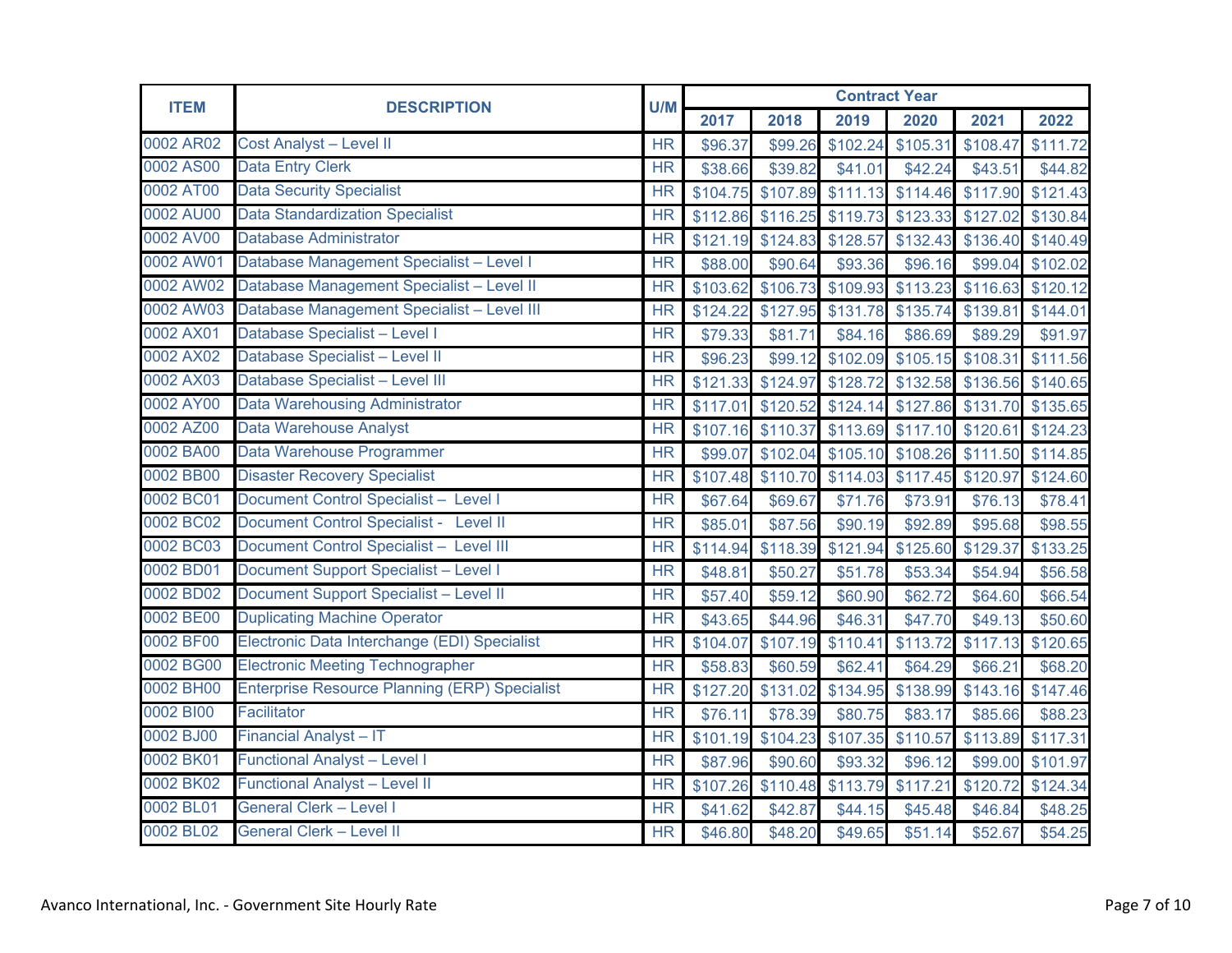| <b>ITEM</b> | <b>DESCRIPTION</b>                                   | U/M       |          |                   | <b>Contract Year</b> |          |          |          |
|-------------|------------------------------------------------------|-----------|----------|-------------------|----------------------|----------|----------|----------|
|             |                                                      |           | 2017     | 2018              | 2019                 | 2020     | 2021     | 2022     |
| 0002 BL03   | <b>General Clerk - Level III</b>                     | <b>HR</b> | \$55.23  | \$56.89           | \$58.59              | \$60.35  | \$62.16  | \$64.03  |
| 0002 BM00   | Geographic Information System (GIS) Specialist       | <b>HR</b> | \$99.77  | \$102.76          | \$105.85             | \$109.02 | \$112.29 | \$115.66 |
| 0002 BN00   | <b>Graphical User Interface Designer</b>             | <b>HR</b> | \$96.40  | \$99.29           | \$102.27             | \$105.34 | \$108.50 | \$111.75 |
| 0002 BO00   | <b>Graphics Specialist</b>                           | <b>HR</b> | \$98.65  | \$101.61          | \$104.66             | \$107.80 | \$111.03 | \$114.36 |
| 0002 BP00   | <b>Hardware Draftsman</b>                            | <b>HR</b> | \$62.07  | \$63.93           | \$65.85              | \$67.83  | \$69.86  | \$71.96  |
| 0002 BQ01   | Hardware Installation Technician - Level I           | <b>HR</b> | \$67.64  | \$69.67           | \$71.76              | \$73.91  | \$76.13  | \$78.41  |
| 0002 BQ02   | Hardware Installation Technician - Level II          | <b>HR</b> | \$78.06  | \$80.40           | \$82.81              | \$85.30  | \$87.86  | \$90.49  |
| 0002 BR00   | Hardware Specialist - Information Technology         | <b>HR</b> | \$123.89 | \$127.61          | \$131.43             | \$135.38 | \$139.44 | \$143.62 |
| 0002 BS00   | <b>Help Desk Manager</b>                             | <b>HR</b> | \$96.49  | \$99.38           | \$102.37             | \$105.44 | \$108.60 | \$111.86 |
| 0002 BT00   | <b>Help Desk Specialist</b>                          | <b>HR</b> | \$71.75  | \$73.90           | \$76.12              | \$78.40  | \$80.76  | \$83.18  |
| 0002 BU01   | Imaging Specialist/Technician - Level I              | <b>HR</b> | \$85.46  | \$88.02           | \$90.66              | \$93.38  | \$96.19  | \$99.07  |
| 0002 BU02   | Imaging Specialist/Technician - Level II             | <b>HR</b> | \$115.36 | \$118.82          | \$122.39             | \$126.06 | \$129.84 | \$133.73 |
| 0002 BU03   | Imaging Specialist/Technician - Level III            | <b>HR</b> | \$130.41 | \$134.32          | \$138.35             | \$142.50 | \$146.78 | \$151.18 |
| 0002 BV00   | Informatic Specialist/Bioinformatician               | <b>HR</b> | \$139.57 | \$143.76          | \$148.07             | \$152.51 | \$157.09 | \$161.80 |
| 0002 BW01   | <b>Information Engineer - Level I</b>                | <b>HR</b> | \$81.53  | \$83.98           | \$86.50              | \$89.09  | \$91.76  | \$94.52  |
| 0002 BW02   | <b>Information Engineer - Level II</b>               | <b>HR</b> |          | \$107.15 \$110.36 | \$113.68             | \$117.09 | \$120.60 | \$124.22 |
| 0002 BX00   | <b>Information Resource Management Analyst</b>       | <b>HR</b> | \$84.61  | \$87.15           | \$89.76              | \$92.46  | \$95.23  | \$98.09  |
| 0002 BY00   | <b>Information Systems Training Specialist</b>       | <b>HR</b> | \$96.73  | \$99.63           | \$102.62             | \$105.70 | \$108.87 | \$112.14 |
| 0002 BZ00   | <b>IT Policy/Legislative Specialist</b>              | <b>HR</b> | \$129.43 | \$133.31          | \$137.31             | \$141.43 | \$145.67 | \$150.04 |
| 0002 CA00   | <b>IT Strategic/Capital Planner</b>                  | <b>HR</b> | \$140.15 | \$144.35          | \$148.69             | \$153.15 | \$157.74 | \$162.47 |
| 0002 CB00   | <b>Knowledge Management Specialist</b>               | <b>HR</b> | \$113.10 | \$116.49          | \$119.99             | \$123.59 | \$127.30 | \$131.11 |
| 0002 CC00   | Librarian                                            | <b>HR</b> | \$88.20  | \$90.85           | \$93.57              | \$96.38  | \$99.27  | \$102.25 |
| 0002 CD00   | <b>Librarian Technician</b>                          | <b>HR</b> | \$56.10  | \$57.78           | \$59.52              | \$61.30  | \$63.14  | \$65.04  |
| 0002 CE00   | <b>Medical Billing/Account Management Specialist</b> | <b>HR</b> | \$73.86  | \$76.08           | \$78.36              | \$80.71  | \$83.13  | \$85.62  |
| 0002 CF00   | <b>Modeling and Simulation Specialist</b>            | <b>HR</b> | \$124.28 | \$128.01          | \$131.85             | \$135.80 | \$139.88 | \$144.07 |
| 0002 CG00   | <b>Network Administrator</b>                         | <b>HR</b> | \$107.26 | \$110.48          | \$113.79             | \$117.21 | \$120.72 | \$124.34 |
| 0002 CH00   | <b>Network Draftsman</b>                             | <b>HR</b> | \$78.01  | \$80.35           | \$82.76              | \$85.24  | \$87.80  | \$90.43  |
| 0002 CI01   | Network Installation Technician - Level I            | <b>HR</b> | \$72.00  | \$74.16           | \$76.38              | \$78.68  | \$81.04  | \$83.47  |
| 0002 Cl02   | Network Installation Technician - Level II           | <b>HR</b> | \$104.04 | \$107.16          | \$110.38             | \$113.69 | \$117.10 | \$120.61 |
| 0002 CJ00   | <b>Network Support Technician</b>                    | <b>HR</b> | \$88.46  | \$91.11           | \$93.85              | \$96.66  | \$99.56  | \$102.55 |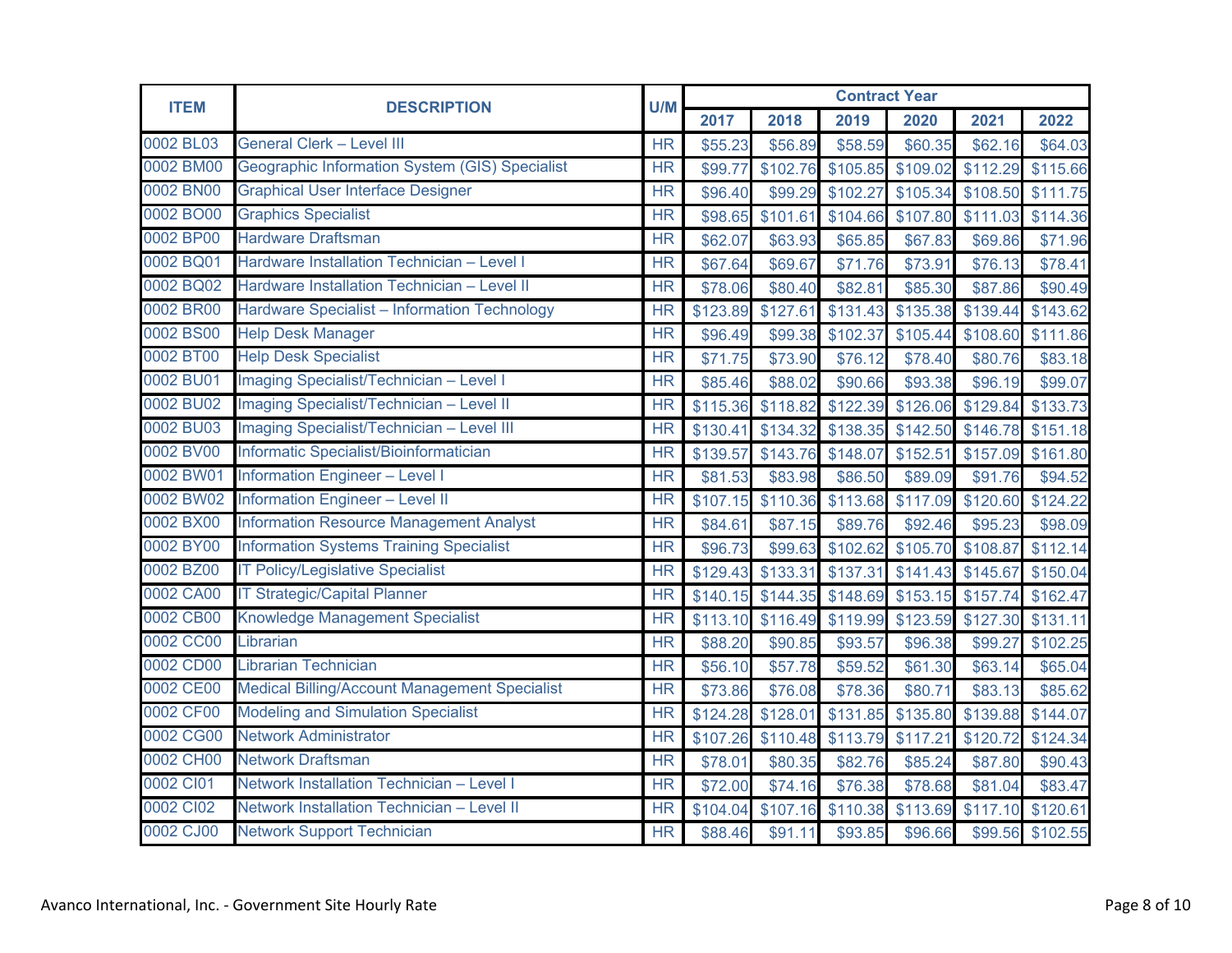| <b>ITEM</b> | <b>DESCRIPTION</b>                       |                        | <b>Contract Year</b> |                   |                            |          |          |                   |  |  |
|-------------|------------------------------------------|------------------------|----------------------|-------------------|----------------------------|----------|----------|-------------------|--|--|
|             |                                          | U/M                    | 2017                 | 2018              | 2019                       | 2020     | 2021     | 2022              |  |  |
| 0002 CK00   | <b>Operations Manager</b>                | <b>HR</b>              | \$106.78             | \$109.98          | \$113.28                   | \$116.68 | \$120.18 | \$123.79          |  |  |
| 0002 CL00   | <b>Procurement Product Specialist</b>    | $\overline{\text{HR}}$ | \$85.50              | \$88.07           | \$90.71                    | \$93.43  | \$96.23  | \$99.12           |  |  |
| 0002 CM00   | <b>Program Administration Specialist</b> | <b>HR</b>              | \$93.95              | \$96.77           | \$99.67                    | \$102.66 | \$105.74 | \$108.91          |  |  |
| 0002 CN00   | <b>Program Analyst</b>                   | <b>HR</b>              | \$112.96             | \$116.35          | \$119.84                   | \$123.43 | \$127.14 | \$130.95          |  |  |
| 0002 CO00   | <b>Program Manager</b>                   | <b>HR</b>              | \$157.26             | \$161.98          | \$166.84                   | \$171.84 | \$177.00 | \$182.31          |  |  |
| 0002 CP00   | <b>Project Control Specialist</b>        | <b>HR</b>              |                      | \$119.10 \$122.67 | \$126.35                   | \$130.14 | \$134.05 | \$138.07          |  |  |
| 0002 CQ00   | <b>Project Leader</b>                    | <b>HR</b>              | \$114.63             | \$118.07          | \$121.61                   | \$125.26 | \$129.02 | \$132.89          |  |  |
| 0002 CR01   | Project Manager - Level I                | <b>HR</b>              | \$121.88             | \$125.54          | \$129.30                   | \$133.18 | \$137.18 | \$141.29          |  |  |
| 0002 CR02   | Project Manager - Level II               | <b>HR</b>              | \$138.74             | \$142.90          | \$147.19                   | \$151.60 | \$156.15 | \$160.84          |  |  |
| 0002 CR03   | Project Manager - Level III              | <b>HR</b>              | \$152.12             | \$156.68          | \$161.38                   | \$166.23 | \$171.21 | \$176.35          |  |  |
| 0002 CS00   | <b>Public Health Analyst</b>             | <b>HR</b>              | \$98.62              | \$101.58          | \$104.63                   | \$107.76 | \$111.00 | \$114.33          |  |  |
| 0002 CT00   | <b>Quality Assurance Analyst</b>         | <b>HR</b>              |                      | \$107.23 \$110.45 | \$113.76                   | \$117.17 | \$120.69 | \$124.31          |  |  |
| 0002 CU00   | <b>Quality Assurance Manager</b>         | <b>HR</b>              | \$126.98             | \$130.79          | \$134.71                   | \$138.75 | \$142.92 | \$147.20          |  |  |
| 0002 CV00   | <b>Quality Assurance Specialist</b>      | <b>HR</b>              | \$130.15             | \$134.05          | \$138.08                   | \$142.22 | \$146.48 | \$150.88          |  |  |
| 0002 CW00   | <b>Records Management Specialist</b>     | <b>HR</b>              | \$86.31              | \$88.90           | \$91.57                    | \$94.31  | \$97.14  | \$100.06          |  |  |
| 0002 CX00   | <b>Scanner Operator</b>                  | <b>HR</b>              | \$40.62              | \$41.84           | \$43.09                    | \$44.39  | \$45.72  | \$47.09           |  |  |
| 0002 CY00   | <b>Scientific Data Analyst</b>           | <b>HR</b>              | \$102.86             | \$105.95          | \$109.12                   | \$112.40 | \$115.77 | \$119.24          |  |  |
| 0002 CZ01   | Subject Matter Expert - Level I          | <b>HR</b>              | \$96.48              | \$99.37           | \$102.36                   | \$105.43 | \$108.59 | \$111.85          |  |  |
| 0002 CZ02   | Subject Matter Expert - Level II         | <b>HR</b>              | \$112.10             | \$115.46          | \$118.93                   | \$122.49 | \$126.17 | \$129.95          |  |  |
| 0002 CZ03   | <b>Subject Matter Expert - Level III</b> | <b>HR</b>              | \$149.30             | \$153.78          | \$158.39                   | \$163.14 | \$168.04 | \$173.08          |  |  |
| 0002 DA01   | System Administrator - Level I           | <b>HR</b>              | \$90.30              | \$93.01           | \$95.80                    | \$98.67  |          | \$101.63 \$104.68 |  |  |
| 0002 DA02   | System Administrator - Level II          | <b>HR</b>              | \$105.54             | \$108.71          | \$111.97                   | \$115.33 | \$118.79 | \$122.35          |  |  |
| 0002 DA03   | <b>System Administrator - Level III</b>  | <b>HR</b>              | \$129.06             | \$132.93          | \$136.92                   | \$141.03 | \$145.26 | \$149.62          |  |  |
| 0002 DB01   | <b>Systems Architect - Level I</b>       | <b>HR</b>              | \$107.03             | \$110.24          | \$113.55                   | \$116.95 |          | \$120.46 \$124.08 |  |  |
| 0002 DB02   | <b>Systems Architect - Level II</b>      | <b>HR</b>              | \$128.46             | \$132.31          | \$136.28                   | \$140.37 |          | \$144.58 \$148.92 |  |  |
| 0002 DC01   | <b>Systems Engineer - Level I</b>        | <b>HR</b>              | \$82.80              | \$85.28           | \$87.84                    | \$90.48  | \$93.19  | \$95.99           |  |  |
| 0002 DC02   | <b>Systems Engineer - Level II</b>       | <b>HR</b>              | \$103.22             | \$106.32          | \$109.51                   | \$112.79 | \$116.18 | \$119.66          |  |  |
| 0002 DC03   | <b>Systems Engineer - Level III</b>      | <b>HR</b>              | \$136.05             | \$140.13          | \$144.34                   | \$148.67 |          | \$153.13 \$157.72 |  |  |
| 0002 DD00   | <b>System Operator</b>                   | <b>HR</b>              | \$84.45              | \$86.98           | \$89.59                    | \$92.28  | \$95.05  | \$97.90           |  |  |
| 0002 DE00   | <b>System Programmer</b>                 | <b>HR</b>              | \$98.61              |                   | \$101.57 \$104.62 \$107.75 |          |          | \$110.99 \$114.32 |  |  |